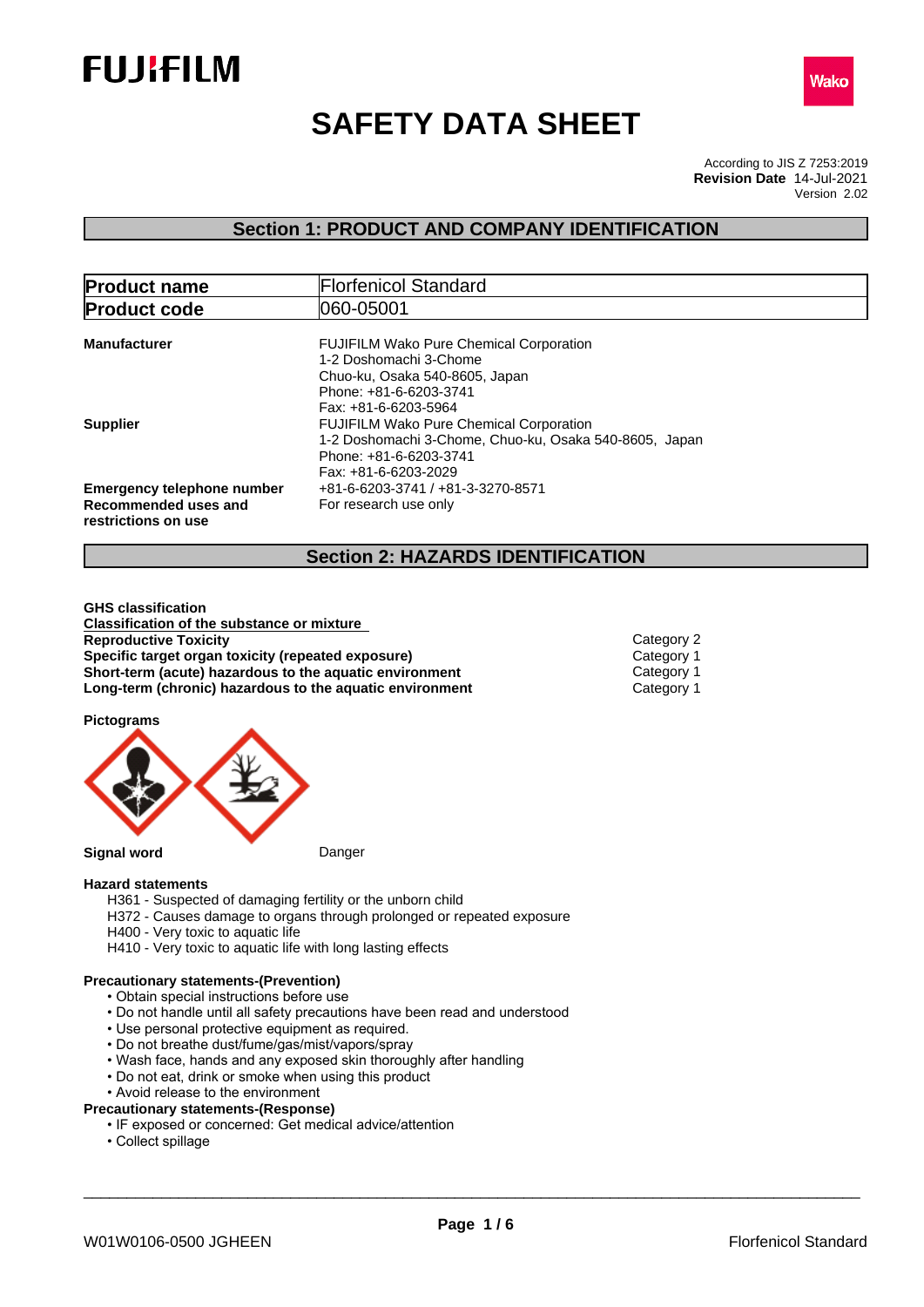#### **Precautionary statements-(Storage)**

• Store locked up.

**Precautionary statements-(Disposal)**

• Dispose of contents/container to an approved waste disposal plant

## **Others**

**Other hazards** Not available

## **Section 3: COMPOSITION/INFORMATION ON INGREDIENTS**

**Single Substance or Mixture** Substance

### **Formula** C12H14Cl2FNO4S

| Chemical<br>' Name                   | Weight-% | <b>Molecular weight</b> | <b>ENCS</b> | <b>ISHL</b><br>. .<br>. No | <b>CAS RN</b><br>טווט<br>-181                      |
|--------------------------------------|----------|-------------------------|-------------|----------------------------|----------------------------------------------------|
| ·Iortanicol<br>التابان<br>151<br>. . | 98.0     | 358.2<br>$\sim$         | N/A         | N/A                        | 7000.<br>$\sim$ $\sim$<br>$3/1 -$<br>-SZ<br>ີ<br>- |

**Impurities and/or Additives**: Not applicable

## **Section 4: FIRST AID MEASURES**

#### **Inhalation**

Remove to fresh air. If symptoms persist, call a physician.

**Skin contact**

Wash off immediately with soap and plenty of water. If symptoms persist, call a physician.

#### **Eye contact**

IF IN EYES: Rinse cautiously with water for several minutes. Remove contact lenses, if present and easy to do. Continue rinsing. Immediate medical attention is required.

#### **Ingestion**

Rinse mouth. Never give anything by mouth to an unconscious person. Call a physician or poison control center immediately. Do not induce vomiting without medical advice.

#### **Protection of first-aiders**

Use personal protective equipment as required.

## **Section 5: FIRE FIGHTING MEASURES**

#### **Suitable extinguishing media**

Water spray (fog), Carbon dioxide (CO2), Foam, Extinguishing powder, Sand

**Unsuitable extinguishing media**

#### No information available

#### **Specific hazards arising from the chemical product**

Thermal decomposition can lead to release of irritating and toxic gases and vapors.

## **Special extinguishing method**

## No information available

## **Special protective actions for**

#### **fire-fighters**

Use personal protective equipment as required.Firefighters should wear self-contained breathing apparatus and full firefighting turnout gear.

## **Section 6: ACCIDENTAL RELEASE MEASURES**

#### **Personal precautions, protective equipment and emergency procedures**

For indoor, provide adequate ventilation process until the end of working. Deny unnecessary entry other than the people involved by, for example, using a rope. While working, wear appropriate protective equipments to avoid adhering it on skin, or inhaling the gas. Work from windward, and retract the people downwind.

#### **Environmental precautions**

To be careful not discharged to the environment without being properly handled waste water contaminated. **Methods and materials for contaminent and methods and materials for cleaning up**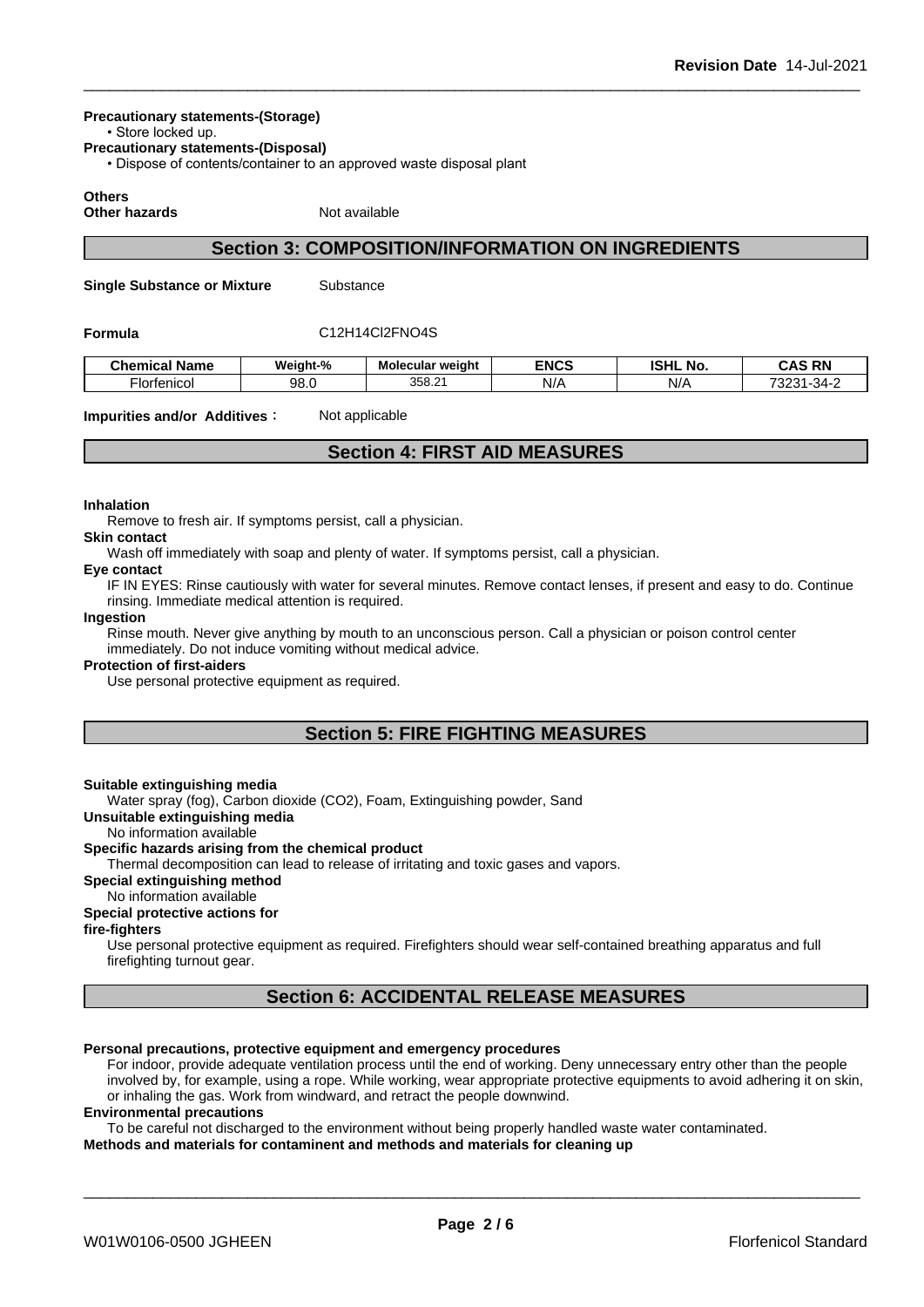Sweep up and gather scattered particles, and collect it in an empty airtight container.

## **Recoverly, neutralization**

#### No information available

#### **Secondary disaster prevention measures**

Clean contaminated objects and areas thoroughly observing environmental regulations.

## **Section 7: HANDLING AND STORAGE**

#### **Handling**

#### **Technical measures**

Avoid contact with strong oxidizing agents. Use with local exhaust ventilation.

#### **Precautions**

Do not rough handling containers, such as upsetting, falling, giving a shock, and dragging. Prevent leakage, overflow, and scattering. Not to generate steam and dust in vain. Seal the container after use. After handling, wash hands and face, and then gargle. In places other than those specified, should not be smoking or eating and drinking. Should not be brought contaminated protective equipment and gloves to rest stops. Deny unnecessary entry of non-emergency personnel to the handling area.

#### **Safety handling precautions**

Avoid contact with skin, eyes or clothing. Use personal protective equipment as required.

#### **Storage**

**Safe storage conditions Safe packaging material** Glass **Incompatible substances** Strong oxidizing agents

**Storage conditions** Keep container protect from light tightly closed. Store in a cool (2-10 °C) place.

## **Section 8: EXPOSURE CONTROLS/PERSONAL PROTECTION**

#### **Engineering controls**

In case of indoor workplace, seal the source or use a local exhaust system. Provide the safety shower facility, and handand eye-wash facility. And display their position clearly.

**Exposure limits** This product, as supplied, does not contain any hazardous materials with occupational exposure limits established by the region specific regulatory bodies.

#### **Personal protective equipment**

**Respiratory protection** Dust mask **Hand protection** Protection gloves **Skinandbody protection** Long-sleeved work clothes **General hygiene considerations**

**Eye protection Exercise** protective eyeglasses or chemical safety goggles

Handle in accordance with good industrial hygiene and safety practice.

## **Section 9: PHYSICAL AND CHEMICAL PROPERTIES**

## **Form**

**Color** White - nearly white **Appearance** crystalline powder - powder **Odor Odor** No data available **Melting point/freezing point C Melting point/freezing point Melting point/freezing point**<br> **Rolling point, initial boiling point and boiling range** Modata available **Boiling point, initial boiling point and boiling range Flammability** No data available **Evaporation rate:** No data available **Flammability (solid, gas):** No data available **Upper/lower flammability or explosive limits Upper** : No data available **Lower**: No data available **Flash point No data available No data available Auto-ignition temperature:** No data available **Decomposition temperature:** No data available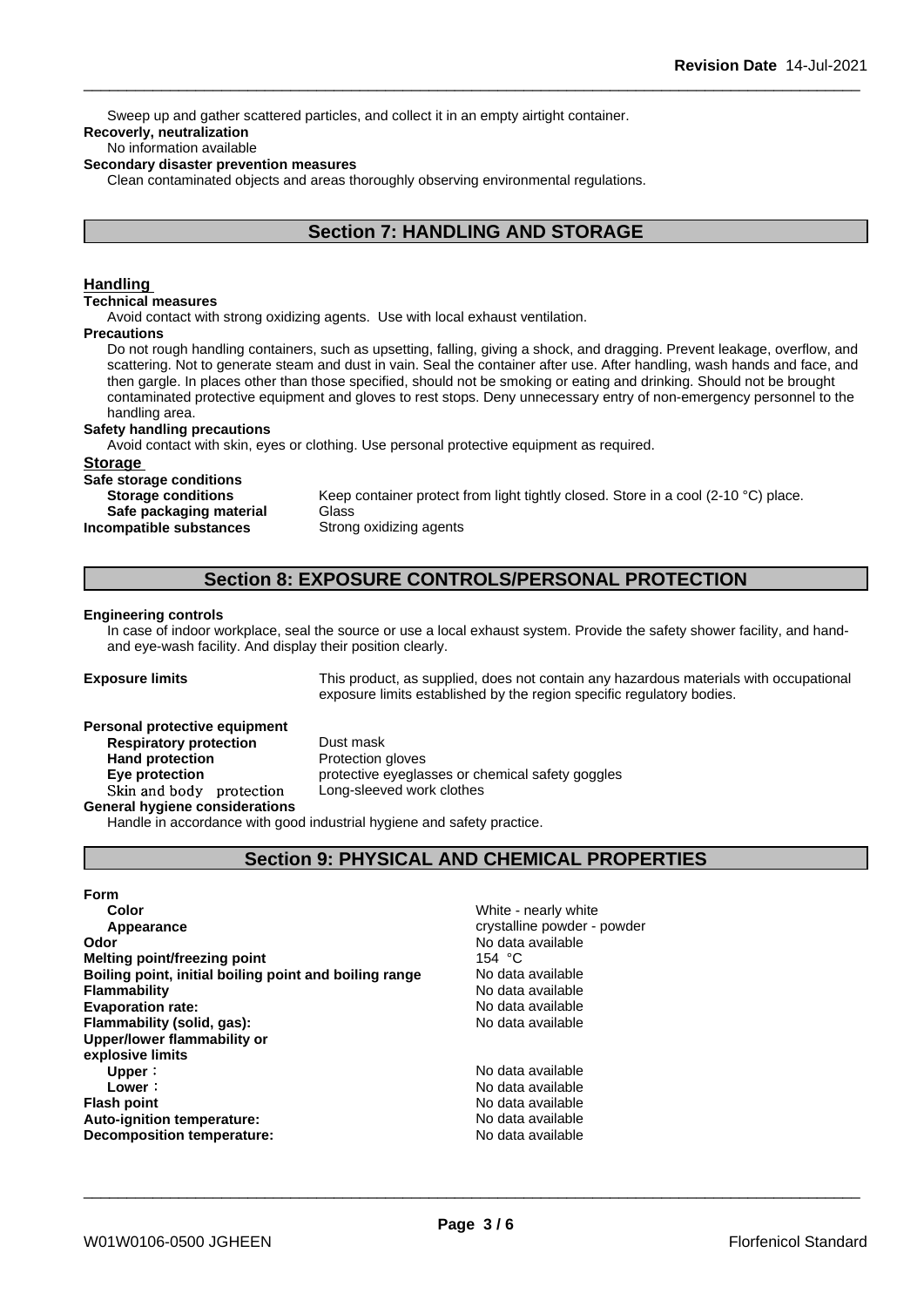**pH** No data available<br>Viscosity (coefficient of viscosity) No data available **Viscosity (coefficient of viscosity)** No data available<br> **Dynamic viscosity** No data available **Dynamic** viscosity

**n-Octanol/water partition coefficient:(log Pow) Vapour pressure**<br> **Specific Gravity / Relative density**<br> **Specific Gravity / Relative density**<br> **No data available Specific Gravity / Relative density Vapour density No data available Particle characteristics** No data available

**Solubilities** Ethanol , acetone : soluble . water : practically insoluble,or insoluble .<br>No data available

## **Section 10: STABILITY AND REACTIVITY**

#### **Stability**

**Reactivity** No data available **Chemical stability** May be altered by light. **Hazardous reactions** None under normal processing **Conditions to avoid** Extremes of temperature and direct sunlight **Incompatible materials** Strong oxidizing agents **Hazardous decomposition products** Carbon monooxide (CO), Carbon dioxide (CO2), Nitrogen oxides (NOx), Sulfur oxides (SOx), Halides

## **Section 11: TOXICOLOGICAL INFORMATION**

**Skin irritation/corrosion** and **no model is a structure of the Skin** available **Serious eve damage/ irritation** and the serious No data available **Respiratory or skin sensitization**<br> **Reproductive cell mutagenicity**<br> **Reproductive cell mutagenicity**<br> **No data available Reproductive cell mutagenicity** No data available<br> **Carcinogenicity** No data available **Carcinogenicity** 

**Reproductive toxicity**<br> **STOT-single exposure**<br> **STOT-single exposure STOT-single exposure**<br> **STOT-repeated exposure**<br> **STOT-repeated exposure**<br> **No data available STOT-repeated exposure**<br> **Aspiration hazard**<br> **Aspiration hazard**<br> **Aspiration hazard Aspiration hazard** 

**Acute toxicity Acute toxicity Acute has a structure in the structure of**  $\mathbb{R}^n$  **and**  $\mathbb{R}^n$  **<b>No data available** 

**Section 12: ECOLOGICAL INFORMATION**

**Ecotoxicity** No information available

**Other data** No data available

**Persistence and degradability** No information available **Bioaccumulative potential** No information available **Mobility in soil**<br> **Hazard to the ozone laver** Mo information available **Hazard** to the ozone layer

**Other Data** Very toxic to aquatic life Toxic to aquatic life with long lasting effects

\_\_\_\_\_\_\_\_\_\_\_\_\_\_\_\_\_\_\_\_\_\_\_\_\_\_\_\_\_\_\_\_\_\_\_\_\_\_\_\_\_\_\_\_\_\_\_\_\_\_\_\_\_\_\_\_\_\_\_\_\_\_\_\_\_\_\_\_\_\_\_\_\_\_\_\_\_\_\_\_\_\_\_\_\_\_\_\_\_\_

## **Section 13: DISPOSAL CONSIDERATIONS**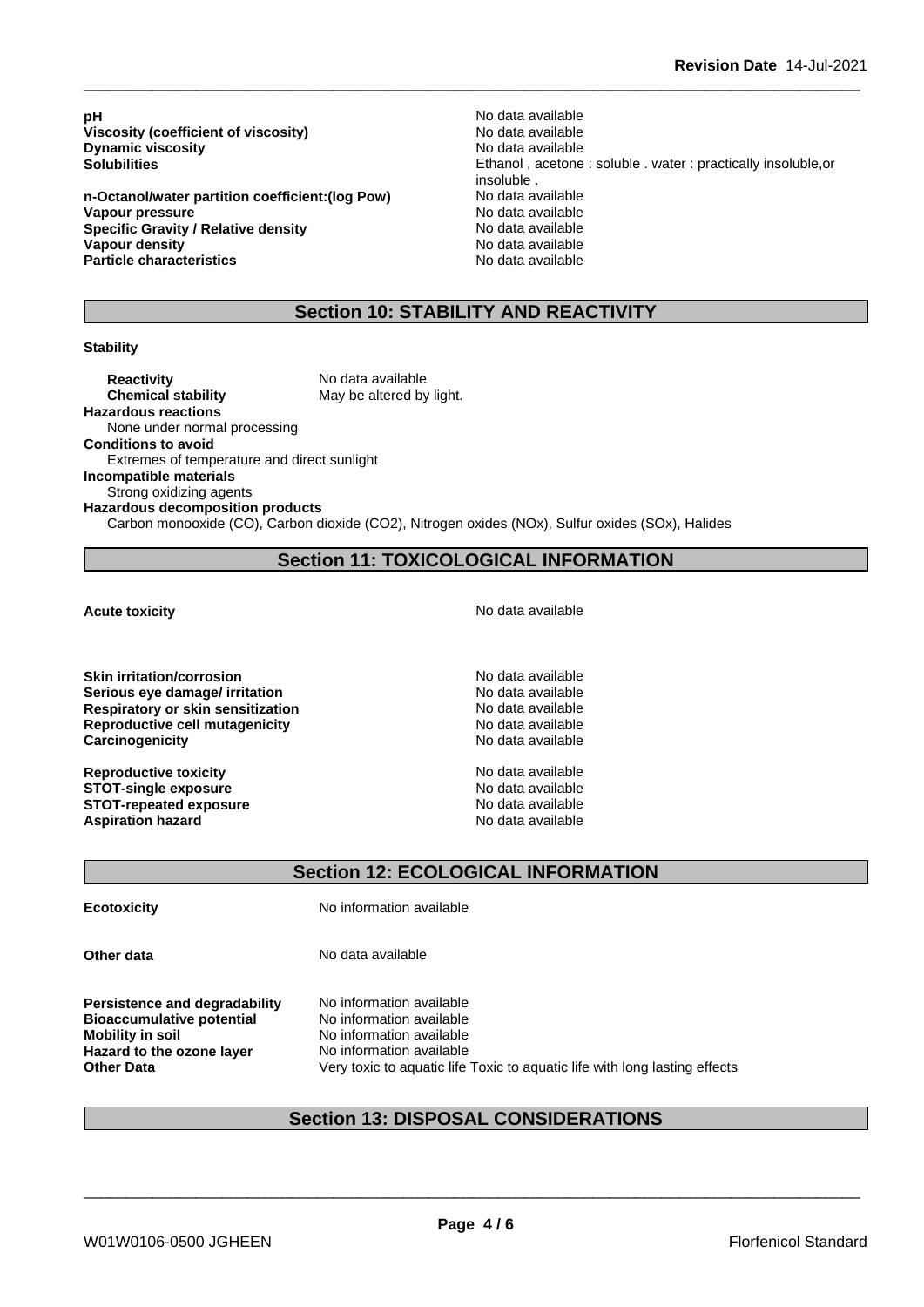#### **Waste from residues**

Disposal should be in accordance with applicable regional, national and local laws and regulations. **Contaminated container and contaminated packaging**

Disposal should be in accordance with applicable regional, national and local laws and regulations.

## **Section 14: TRANSPORT INFORMATION**

| <b>ADR/RID</b>                   |                                                                  |
|----------------------------------|------------------------------------------------------------------|
| <b>UN number</b>                 | <b>UN3077</b>                                                    |
| Proper shipping name:            | Environmentally hazardous substance, solid, n.o.s. (Florfenicol) |
| UN classfication                 | 9                                                                |
| <b>Subsidiary hazard class</b>   |                                                                  |
| Packing group                    | Ш                                                                |
| <b>Marine pollutant</b>          | Yes                                                              |
| <b>IMDG</b>                      |                                                                  |
| UN number                        | UN3077                                                           |
| Proper shipping name:            | Environmentally hazardous substance, solid, n.o.s. (Florfenicol) |
| UN classfication                 | 9                                                                |
| <b>Subsidiary hazard class</b>   |                                                                  |
| Packing group                    | Ш                                                                |
| <b>Marine pollutant (Sea)</b>    | Yes                                                              |
| Transport in bulk according to   | No information available                                         |
| Annex II of MARPOL 73/78 and     |                                                                  |
| the IBC Code                     |                                                                  |
| IATA                             |                                                                  |
| <b>UN number</b>                 | <b>UN3077</b>                                                    |
| Proper shipping name:            | Environmentally hazardous substance, solid, n.o.s. (Florfenicol) |
| UN classfication                 | 9                                                                |
| <b>Subsidiary hazard class</b>   |                                                                  |
| Packing group                    | Ш                                                                |
| <b>Environmentally Hazardous</b> | Yes                                                              |
| <b>Substance</b>                 |                                                                  |

## **Section 15: REGULATORY INFORMATION**

| <b>International Inventories</b>                     |                                                                                                                            |  |  |  |  |
|------------------------------------------------------|----------------------------------------------------------------------------------------------------------------------------|--|--|--|--|
| <b>EINECS/ELINCS</b>                                 |                                                                                                                            |  |  |  |  |
| <b>TSCA</b>                                          |                                                                                                                            |  |  |  |  |
|                                                      |                                                                                                                            |  |  |  |  |
| Japanese regulations<br><b>Fire Service Act</b>      | Not applicable                                                                                                             |  |  |  |  |
| <b>Poisonous and Deleterious</b>                     |                                                                                                                            |  |  |  |  |
|                                                      | Not applicable                                                                                                             |  |  |  |  |
| <b>Substances Control Law</b>                        |                                                                                                                            |  |  |  |  |
| Industrial Safety and Health Act Not applicable      |                                                                                                                            |  |  |  |  |
|                                                      | Noxious Substances (Ordinance Art.3, Ministry of Transportation Ordinance Regarding<br><b>Regulations for the carriage</b> |  |  |  |  |
| and storage of dangerous                             | Transport by Ship and Storage, Attached Table 1)                                                                           |  |  |  |  |
| goods in ship                                        |                                                                                                                            |  |  |  |  |
| <b>Civil Aeronautics Law</b>                         | Misellaneous Dangerous Substances and Articles (Ordinance Art.194, MITL Nortification                                      |  |  |  |  |
|                                                      | for Air Transportation of Explosives etc., Attached Table 1)                                                               |  |  |  |  |
| <b>Pollutant Release and Transfer Not applicable</b> |                                                                                                                            |  |  |  |  |
| <b>Register Law</b>                                  |                                                                                                                            |  |  |  |  |
| <b>Export Trade Control Order</b>                    | Not applicable                                                                                                             |  |  |  |  |
|                                                      |                                                                                                                            |  |  |  |  |
|                                                      | <b>Section 16: OTHER INFORMATION</b>                                                                                       |  |  |  |  |
|                                                      |                                                                                                                            |  |  |  |  |
| Key literature references and                        | NITE: National Institute of Technology and Evaluation (JAPAN)                                                              |  |  |  |  |
| sources for data etc.                                | http://www.safe.nite.go.jp/japan/db.html                                                                                   |  |  |  |  |
|                                                      | IATA dangerous Goods Regulations                                                                                           |  |  |  |  |
|                                                      | RTECS: Registry of Toxic Effects of Chemical Substances                                                                    |  |  |  |  |
|                                                      | Japan Industrial Safety and Health Association GHS Model SDS                                                               |  |  |  |  |
|                                                      | Dictionary of Synthetic Oraganic Chemistry, SSOCJ, Koudansha Scientific Co.Ltd.                                            |  |  |  |  |
|                                                      |                                                                                                                            |  |  |  |  |